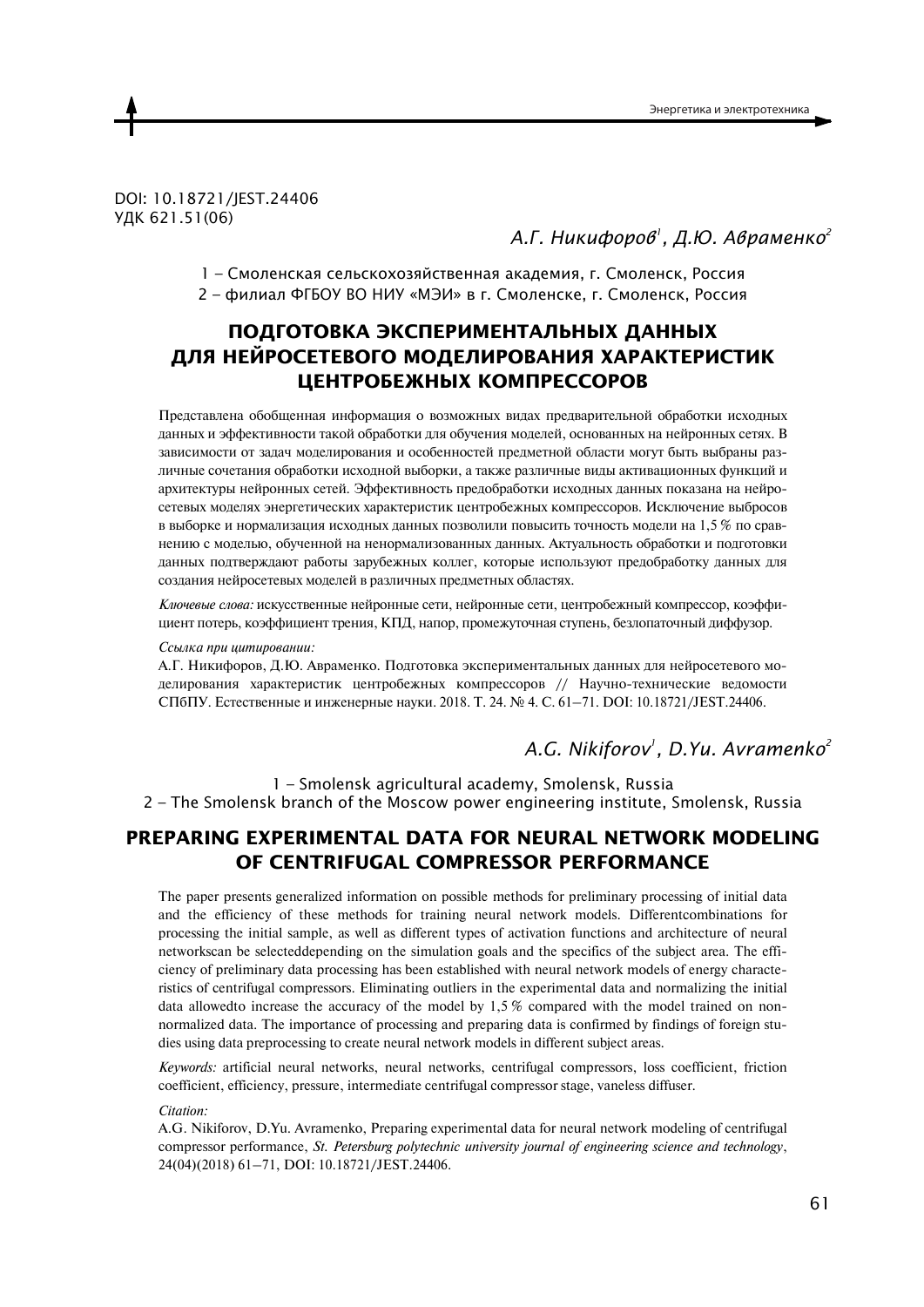#### Введение

Проектирование и моделирование характеристик центробежных компрессоров опирается на многолетние разработки ученых всего мира [1-9], тем не менее до сих пор существует ряд проблем при создании математических моделей традиционными способами [10]. Методы, основанные на теории подобия и анализе газолинамических процессов в проточной части компрессора, предполагают проведение многочисленных экспериментальных и доводочных испытаний компрессорной техники; в ходе таких испытаний собран большой объем информации, который можно также использовать для моделирования с помощью нейронных сетей. Нейронные сети как универсальный аппроксиматор позволяют построить обобщенные модели, основанные на большом объеме данных. Основные положения, особенности и достоинства нейросетевого подхода при моделировании характеристик центробежных компрессоров приведены в работе [10]. В упрощенном виде можно показать, что нейронная сеть выполняет аппроксимацию  $Y = f(X)$ , где  $X$  – входной вектор,  $Y$  – выходной вектор,  $f$  – преобразование, выполняемое нейронной сетью.

Применение нейронных сетей для моделирования энергетических характеристик элементов центробежного компрессора показало, что максимальное отклонение расчетных значений от экспериментальных для политропного КПД и коэффициента напора не превышает 4 % по всему диапазону расходов, а на оптимальных режимах не превышает 1 %. Получены также нейросетевые модели условного коэффициента трения и коэффициента потерь безлопаточного диффузора (БЛД), в которых ошибка аппроксимации составила менее 3%  $[11, 12]$ .

Практика использования нейронных сетей для моделирования характеристик центробежных компрессоров привела к выводу, что анализ, отбор и предобработка обучающих примеров перед обучением нейронных сетей позволяют повысить точность и достоверность молелей.

Цель нашей работы - обобщить накопленный опыт моделирования энергетических характеристик центробежных компрессоров и дать рекомендации по методике предварительной обработки экспериментальных данных для повышения точности результатов нейросетевого моделирования.

В общем случае для обработки выборки исходных данных авторы предлагают исследователям использовать последовательность этапов. которую они сформировали эмпирически.

1. Выбор входных параметров, включающий:

а) логику и анализ предметной области;

б) анализ весовых коэффициентов входных нейронов;

в) возмущение значений входных параметров и анализ реакции сети на эти возмущения;

г) поочередное исключение входных нейронов и наблюдение за ошибкой обобщения сети.

2. Выявление конфликтных примеров.

3. Определение необходимого количества примеров.

4. Повышение качества обучения нейронных сетей при недостаточном объеме выборки (многократная перекрестная проверка, кратное повторение выборки и изменение порядка следования обучающих примеров).

5. Выявление выбросов.

6. Нормализация данных.

7. Добавление шума в обучающие примеры.

8. Выбор типов нейронных сетей и активационных функций.

9. Декомпозиция сети по числу выходных нейронов.

Остановимся подробнее на каждом пункте.

Успех создания нейросетевой модели во многом зависит от выбора входных параметров. Для начала необходимо определить, есть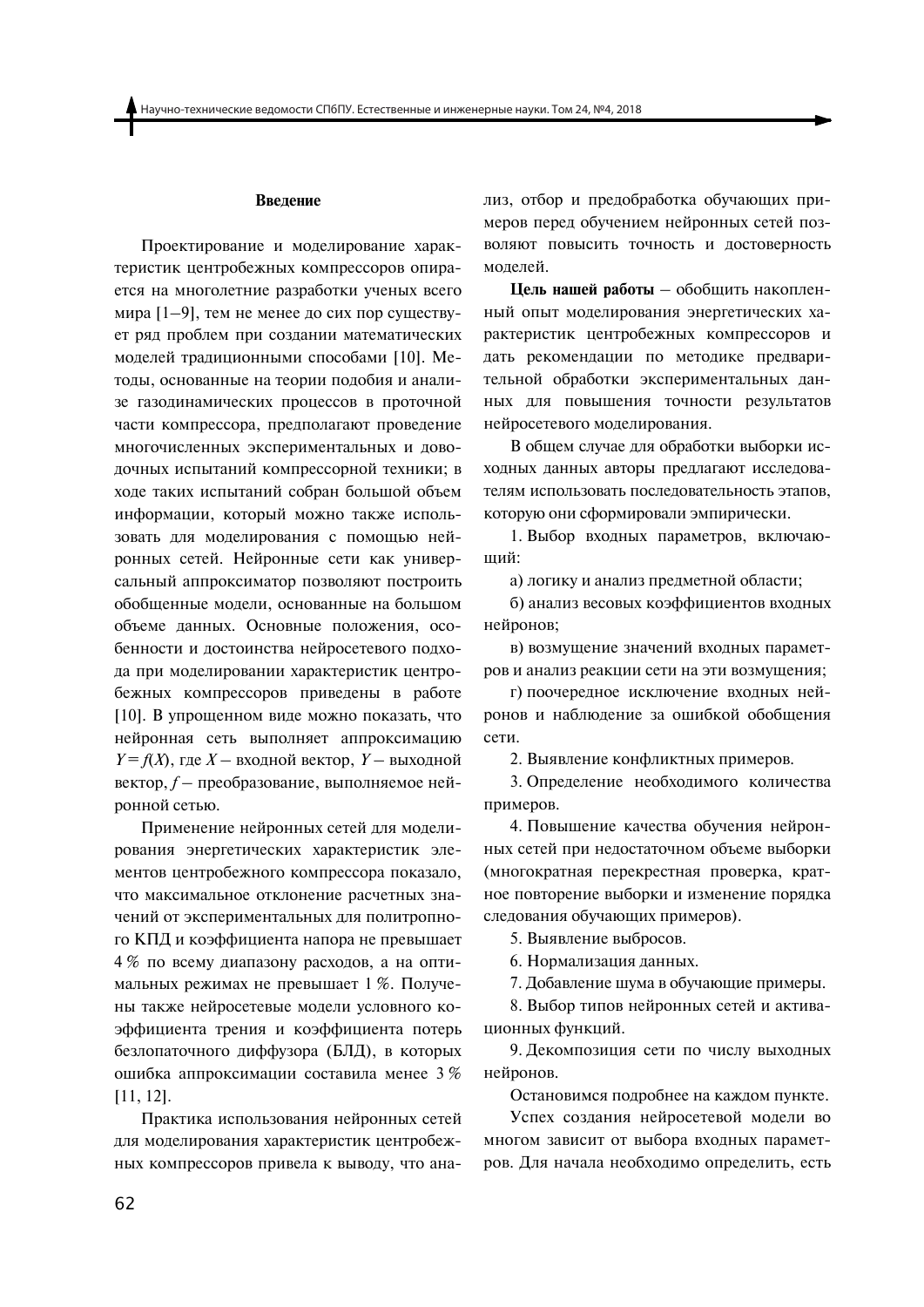ли реальная зависимость между параметром и желаемым выходным вектором  $Y -$  целью собственно моделирования. Например, фазы луны несомненно влияют на живую природу, в особенности на приливы и отливы морей и океанов. Но очевидно, что для определения энергетических характеристик центробежного компрессора этот параметр не нужен. Если влияние и будет, то ничтожно малое. Такие параметры называют незначимыми, так как они не оказывают влияния на значение выходного вектора *Y*. Но не всегда легко определить, какие параметры окажутся значимыми для модели, а какие можно смело отбросить. Поэтому для начала в подготавливаемую выборку лучше собирать как можно больше параметров, незначительность которых нельзя выявить логическим путем и априори предсказать.

После создания и обучения нейронной сети на всем объеме данных, которые удалось получить исследователю, незначимые параметры можно выявить несколькими способами:

с помощью анализа значений весовых коэффициентов входных нейронов. Поскольку нейронные сети это самообучающиеся системы, то в процессе обучения веса параметров, мало влияющих на результат, будут ослабевать и становиться значительно меньше по значению, чем веса остальных параметров;

с помощью возмущения значений входных параметров и анализа реакции сети на эти возмущения. После обучения нейронной сети искусственно создается входной вектор  $X$ . в котором каждый из параметров принимает крайние значения (максимальные и/или минимальные). Если сеть не реагирует или слабо реагирует изменением погрешности на возмущения какого-либо параметра, то этот параметр не является значимым, и в дальнейшем его можно будет исключить из выборки;

с помощью исключения входных нейронов и наблюдения за ошибкой обобщения сети. Если обученная сеть реагирует на исключение какого-либо нейрона увеличением ошибки обобщения, то параметр, который соответствует этому нейрону, является значимым. Если иначе - параметр не является значимым, и впоследствии его можно будет исключить из обучающей выборки.

После выявления и исключения незначащих параметров из обучающей выборки качество и точность нейросетевой модели, как правило, улучшается вследствие снижения ее размерности и сложности. Но важно помнить, что чрезмерное уменьшение числа входных параметров и упрощение нейросети может помешать выявить закономерности в конкретной задаче. Кроме того, это может повлечь за собой возникновение конфликтных (противоречивых) примеров.

Примеры называют конфликтными, когда они имеют одинаковые входные векторы, но различающиеся выходные. Например, если мы случайно отбросили значащие параметры при расчете характеристик компрессора, то может сложиться ситуация, когда нейронная сеть будет вычислять объемный расход  $\overline{V} = \varphi_u u_u \pi (r_u^2 - r_{\rm cr}^2)$ по двум параметрам: коэффициенту расхода Фн и окружной скорости на наружном радиусе лопатки ин. После обучения на паре данных, например 4.4 = 16 и 4.4 = 24, нейронная сеть усреднит введенные значения и усвоит, что если подается пример 4.4, то ответ  $-4.4 = 20$ . Погрешность обучения при этом составит  $\varepsilon_L = \frac{20-16}{16} \times 100\% = 25\%$ . *H* из-за ошибочно подготовленных данных погрешность уже не опустится ниже этой величины, какие бы мы методы обучения не применяли.

Наличие конфликтных примеров в обучающем множестве может быть из-за ошибки (как проиллюстрировано выше) или в случае некорректной постановки задачи. Для оценки наличия и степени гололеда, помимо параметра «температура», нам необходимо знать еще и значения параметров «влажность», «осадки».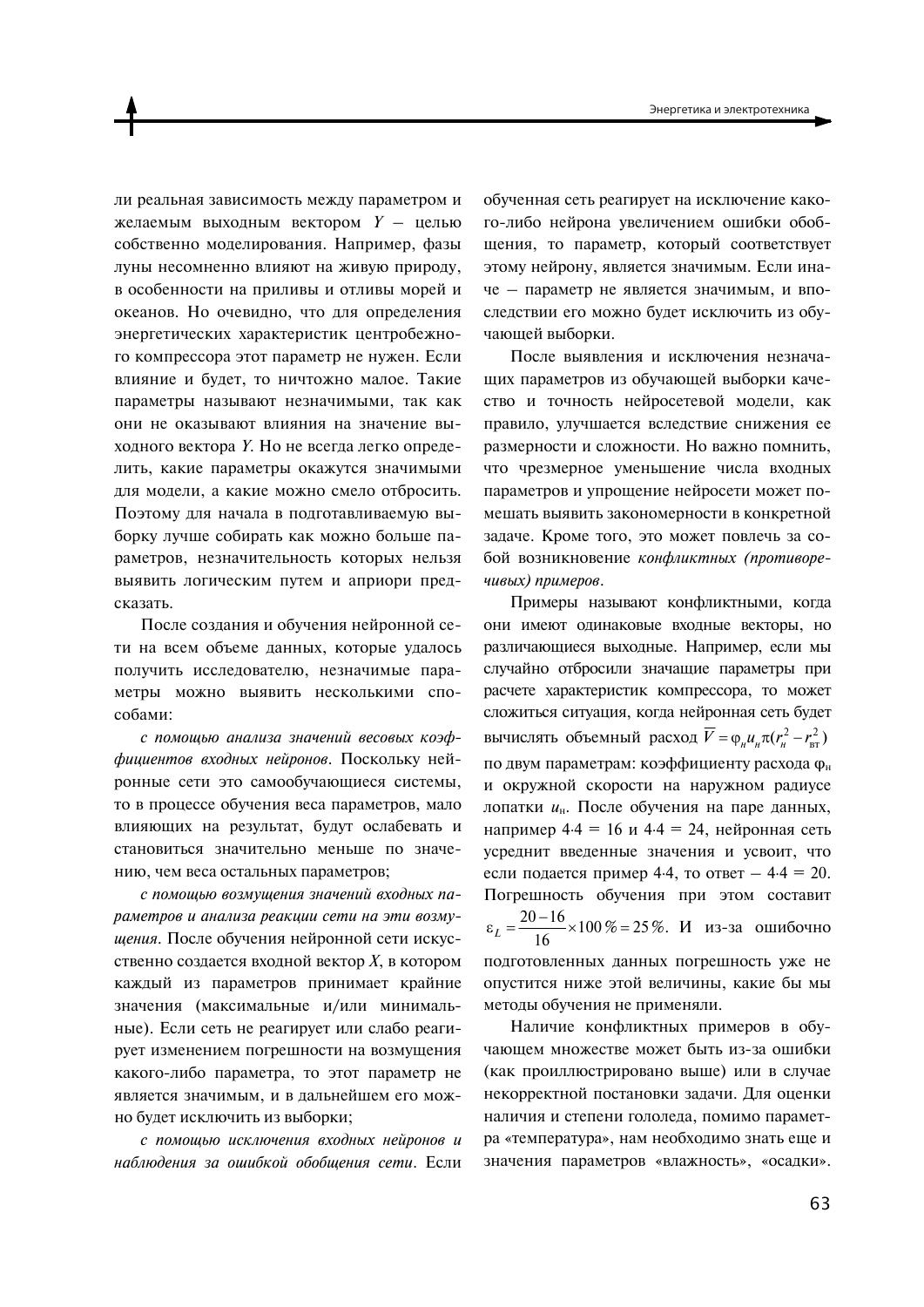Отрицательные значения параметра «температура» не всегда будут соответствовать состоянию «гололед» на дорогах. Поиск, выбор и добавление значащих входных параметров позволяют сделать постановку задачи корректной уменьшить вероятность возникновения И конфликтных примеров.

Для успешного моделирования с помощью нейронных сетей важно обеспечить необходимое количество обучающих примеров. Отчасти концепция «чем больше, тем лучше» верна, но важно помнить, что количество примеров влияет на время обучения и чрезмерное количество примеров приведет к большим затратам машинного времени на обучение нейронной сети. В [13] приведена формула, с помощью которой можно определить объем обучающей выборки:

## $Q = 7N_{x}+15$ ,

где  $N_x$  — количество входных параметров нейросетевой модели;  $Q$  – количество примеров обучающего множества.

На практике зачастую не удается собрать достаточный объем данных для обучения, и возникает необходимость более тщательного тестирования нейронной сети или проведения определенных манипуляций с выборкой.

Как к одному из способов можно прибегнуть к многократной перекрестной проверке (multifold cross-validation). Также с проблемой малой выборки можно справиться путем кратного повторения исходной выборки, подаваемой на вход нейронной сети, [14, 15] и изменяя порядок следования обучающих примеров. Обучающие примеры подаются в нейронную сеть в произвольном порядке, а не в том, в котором производились измерения. Это придает ходу обучения более стохастический характер и помогает снизить вероятность попадания в локальные экстремумы.

Исключение выбросов в выборке поможет увеличить точность нейросетевой модели еще до ее создания. За выбросы в исходной выборке принимают значения параметров, которые из-за случайных причин или в силу человеческого фактора существенно отличаются по своим значениям от другой сходной информации. Выбросы могут появиться при сборе информации (например, не там поставленная запятая и ошибка в значении на порядок) или быть связаны с другими причинами (погрешности измеряющих приборов, сбои в работе оборудования и прочее), что не отражает закономерности изменения параметров в описываемой предметной области.

Присутствие выбросов отрицательно влияет на точность создаваемых моделей; как и в случае с конфликтными примерами, погрешность, заложенную в выборке еще до этапа обучения, сложно исправить с помощью изменения алгоритмов обучения. В простейших случаях выбросы можно обнаружить при внимательном просмотре выборки; в более сложных многопараметрических зависимостях и больших массивах информации для поиска выбросов можно прибегнуть к использованию простейших нейронных сетей с минимальным количеством нейронов в скрытом слое. Например, персептрон плохо обучается на примерах с выбросами, но, поочередно убирая примеры и сравнивая получившиеся погрешности, можно обнаружить те примеры, что являются выбросами. Примеры, при исключении которых погрешность будет значительно уменьшаться, не соответствуют общей закономерности и являются выбросами. Однако в случае большого объема выборки это сложно осуществить, поэтому прибегают к различным алгоритмам поиска выбросов [16].

Нейронная сеть способна обрабатывать только числа. Поэтому, если необходимо обработать качественные данные (например, самочувствие - «плохо», «нормально», «хорошо»), то их необходимо закодировать в числовом виде (соответственно: «плохо» - 1, «нормально» - 2, «хорошо» - 3). Информацию,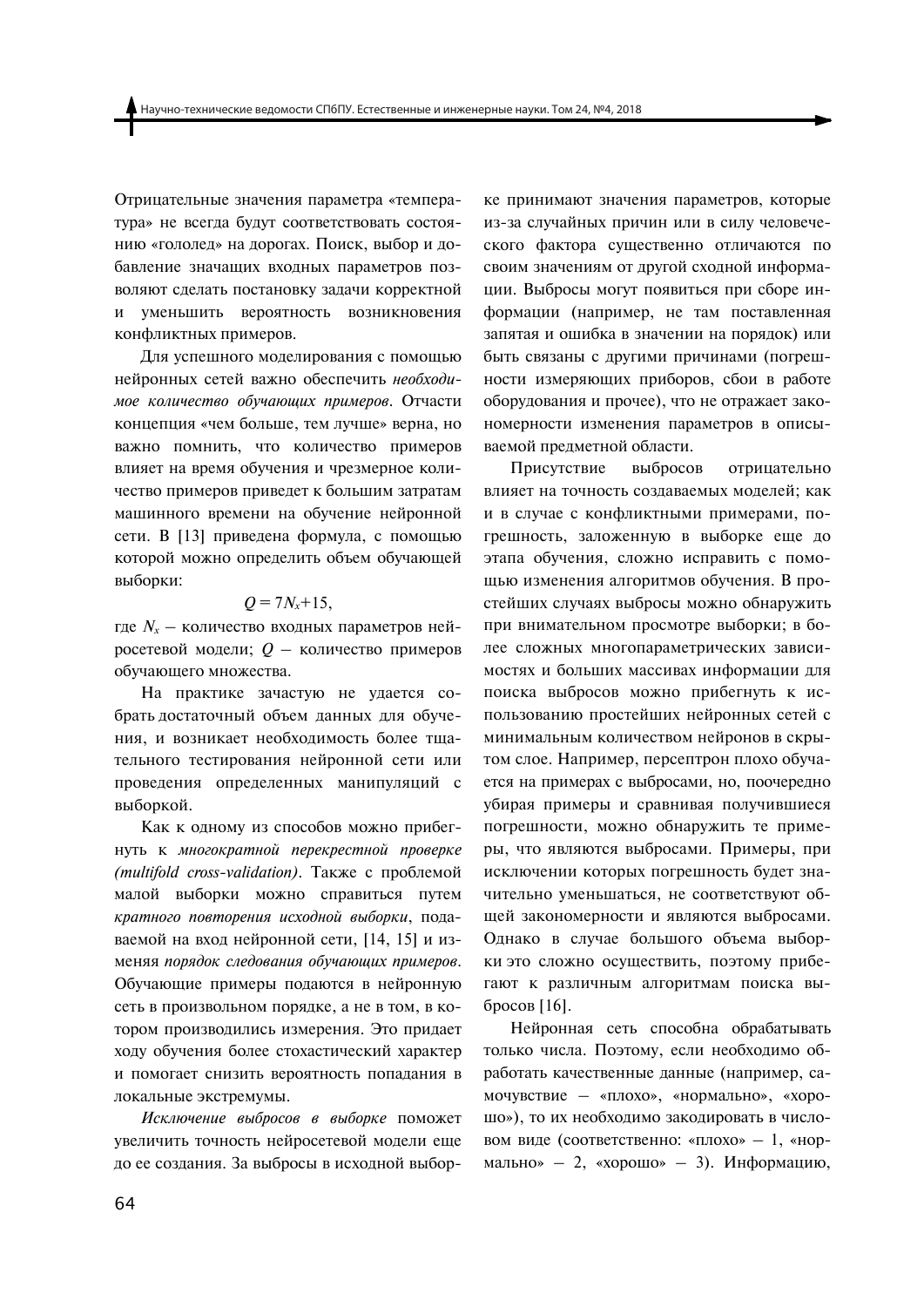приготовленную для нейросетевой обработки. можно также нормализовать, выровняв диапазон изменения значений величин, ограничив их интервалом (например, [0, 1]). Нормализуют входные и выходные сигналы. Важно при нормализации заложить некоторый запас, чтобы в случае, когда новые данные выходят за границы предыдущих максимальных значений, не приходилось каждый раз заново проводить обучение. После моделирования ответы нейронной сети преобразуют обратно, из нормализованных к естественному диапазону значений. Процесс нормализации подробно описан в работах [13, 22-24].

Для систем, сигналы на которые поступают непосредственно с датчиков и приборов, при поиске способов повышения точности модели может быть актуальным добавление шума в обучающие примеры. Это позволит улучшить обобщающие свойства сети, снизив ее чувствительность к разновидностям входных сигналов с искажениями, если они находятся в допустимых пределах. Но этот способ лучше применять при большом объеме обучающих множеств (более 300 элементов), чтобы нейронная сеть могла компенсировать введение шумов, а не целиком обучалась на зашумленных примерах.

В зависимости от того, какую задачу необходимо решить с помощью нейросетевого моделирования, можно выбрать тип нейронной сети. Так, для аппроксимации функций хорошо подходят нейронные сети персептронного типа, для задач кластеризации - сети Кохонена, а для распознавания и классификации изображений чаще используют свёрточные нейронные сети [17-19].

Для повышения точности нейросетевой модели в условиях поставленной задачи можно также исследовать вопрос выбора активационных функций нейронов. Зачастую рекомендуют брать несимметричные, дифференцируемые функции (например, такие, как логическая сигмоида, гиперболический тангенс). Но в некоторых случаях может окзааться, что в зависимости от условий задачи лучше подойдет пороговая функция. При подборе активационной функции необходимо также учитывать предметную область и задачу моделирования [20, 21].

Для сложных нейросетевых моделей, где аппроксимируется значение сразу нескольких выходных параметров, может быть полезно использовать декомпозицию сети по числу выходных нейронов. То есть вместо нейронной сети с 5 входами и 3 выходами создать 3 нейросети с 5 входами и 1 выходом. Такой прием позволяет снизить общую погрешность моделирования выходных параметров. Каждый нейрон будет настраивать свои веса в соответствии с уменьшением погрешности для моделирования одного выходного параметра, а не подстраиваться сразу к нескольким параметрам выходного вектора, и структуру каждой такой нейронной сети необходимо оптимизировать отдельно с учетом обеспечения минимизации ошибки именно для нее.

### Расчетное исслелование

Рассмотрим опыт применения многослойного персептрона на примерах построения для центробежного компрессора моделей потерь в его безлопаточном диффузоре (БЛД) и энергетических характеристик промежуточной ступени.

Нейросетевые модели условного коэффициента трения  $\lambda_{yc}$  и коэффициента потерь  $\zeta$  в БЛД созданы на основе выборки из 308 векторов значений. При этом были проанализированы модули весовых коэффициентов для каждого входного аргумента (см. табл.).

У всех сформированных зависимостей наибольшее значение весового коэффициента - для параметра  $b_2/D_2$ . Таким образом, на величину коэффициента потерь и условного коэффициента трения наибольшее влияние оказывает относительная ширина БЛД  $- b_2/D_2$ .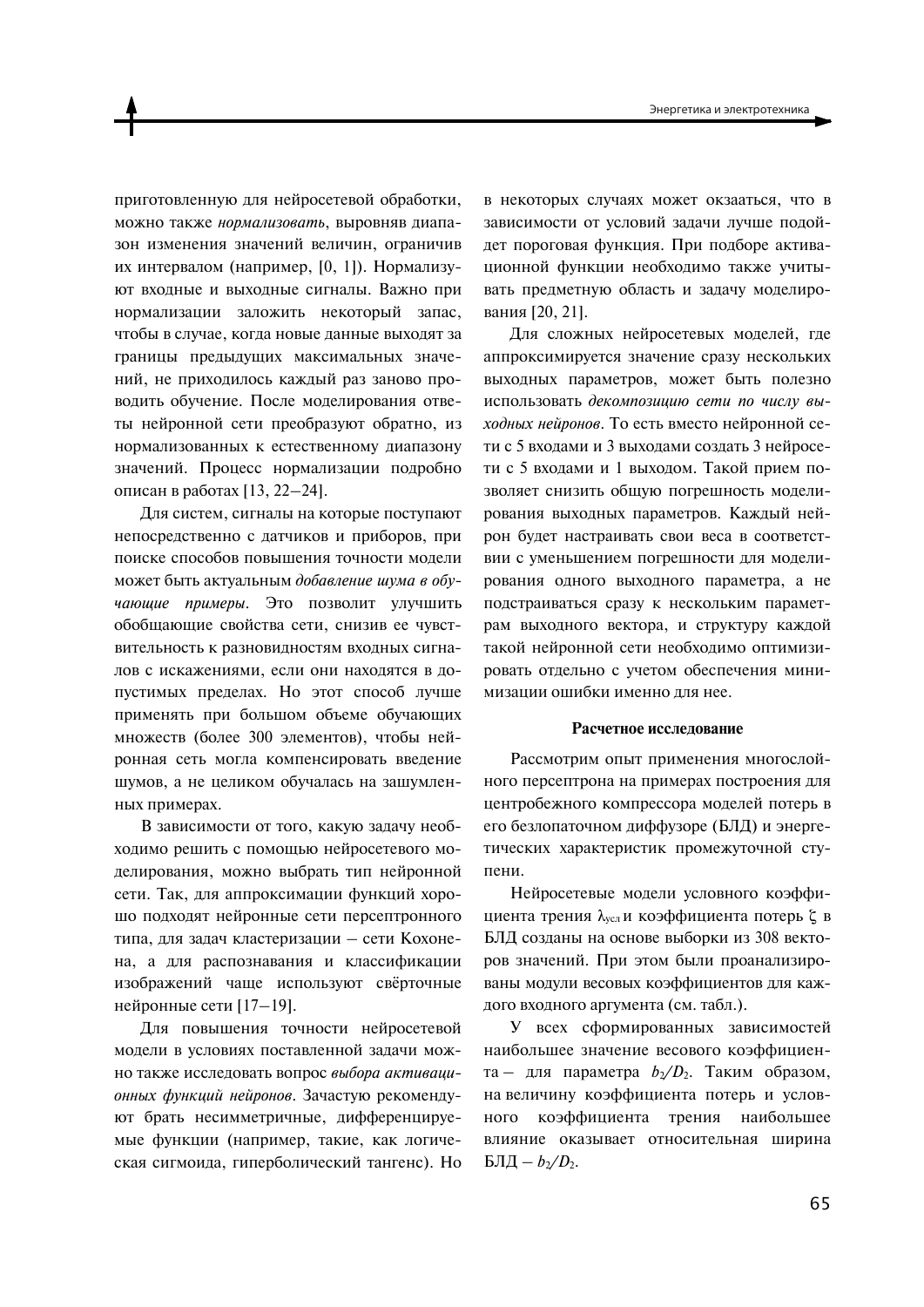| Обобщенные виды                                                             | Среднее значение весов по всем четырем нейронам для параметра |                       |                           |                          |
|-----------------------------------------------------------------------------|---------------------------------------------------------------|-----------------------|---------------------------|--------------------------|
| анализируемых моделей                                                       | $Rec2 - 4$ исло                                               | $M_{c2}$ — число Маха | $b_2/D_2$ — относительная | $\alpha_2$ — угол потока |
| БЛД                                                                         | Рейнольдса                                                    |                       | ширина БЛД                | на входе                 |
| $\lambda = f\left(\alpha_2, \frac{b_2}{D_2}, M_{c2}\right)$                 |                                                               | 4,62                  | 4.99                      | 3,66                     |
| $\lambda = f\left(\alpha_2, \frac{b_2}{D_2}, M_{c2}, \text{Re}_{c2}\right)$ | 2,57                                                          | 2,08                  | 3,39                      | 2,22                     |
| $\zeta = f\left(\alpha_2, \frac{b_2}{D_2}, M_{c2}\right)$                   |                                                               | 2,99                  | 5,39                      | 2,13                     |
| $\zeta = f\left(\alpha_2, \frac{b_2}{D_2}, M_{c2}, \text{Re}_{c2}\right)$   | 2,27                                                          | 1,97                  | 4,17                      | 1,44                     |

Средние значения весов в моделях потерь в БЛД Average values of weights in loss-efficiency model of the vaneless diffuser

Модели энергетических характеристик ступени компрессора строились на основе данных испытаний модельных ступеней, лицензия на которые была приобретена у компании «Dresser&Clark», а также на результатах экспериментальных исследований различных промежуточных ступеней центробежного компрессора, выполненных на кафедре компрессоростроения Ленинградского политехнического института и на Невском машиностроительном заводе. Исходная выборка составила 567 векторов по 32 параметра. Обобщенные зависимости политропного КПД и коэффициента напора имели вид  $\eta = f(\Phi, M_u, G)$  и  $\psi = f(\Phi, M_u, G)$ , где  $\Phi$  — условный коэффициент расхода,  $M_u$  — условное число Маха,  $G$  — совокупность параметров, описывающих геометрию проточной части ступени. Для нейросетевых моделей политропного КПД и коэффициента напора также был проведен анализ весовых коэффициентов.

Анализ представленных данных показывает, что все включенные в модель параметры имеют приблизительно одинаковый вес; в полученной модели политропного КПД ступени сравнительно меньший вес имеет и, соответственно, меньше влияет на КПД параметр  $b_4/D_2$ , а на коэффициент напора меньше всего влияет параметр  $D_1/D_2$ . Несмотря на некоторые различия, все весовые коэффициенты близки по величине. Поэтому по результатам анализа весовых коэффициентов для энергетических характеристик центробежного компрессора и потерь в БЛД все выбранные для моделирования параметры можно признать значимыми.

Средние значения весов для нейронных сетей. моделирующих энергетические характеристики ступени компрессора:

|                             | Для политропного КПД Для коэффициента напора |  |
|-----------------------------|----------------------------------------------|--|
|                             | 0,36                                         |  |
| <u> ZOHA ……………………… 0,42</u> | $D_{\rm VI}$<br>0,42                         |  |
|                             | 0,42<br>$R_4$                                |  |
|                             | 0,43<br>$b_1$                                |  |
|                             | 0,44<br>$l_{\text{OHA}}$                     |  |
|                             | 0,44<br>$D_4$                                |  |
|                             | 0,44                                         |  |
|                             | 0,45                                         |  |
|                             | 0,45<br>$R_3$                                |  |
|                             | 0,46<br>$D_{\text{BT}}$                      |  |
|                             | 0,46<br>$b_2$                                |  |
|                             | 0,46<br>$b_3$                                |  |
|                             | 0,47<br>бонд                                 |  |
|                             | 0,48<br>$M_u$                                |  |
|                             | 0,48<br>$D_6$                                |  |
|                             | 0,49<br>$\beta_{\text{J12}}$                 |  |
|                             | 0,49<br>$\beta_{\text{II}}$                  |  |
|                             | 0,49<br>$D_2$                                |  |
| b <sub>2</sub>              | 0,49<br>b6                                   |  |
|                             | 0,50<br>ZOHA                                 |  |
| 0,51<br>$b_3$               | 0,51                                         |  |
| $R_{S1}$                    | 0,51<br>$D_0$                                |  |
| $D_4$                       | 0, 51<br>$l_{\rm PK}$                        |  |
| $l_{\rm PK}$                | 0,51<br>$B_{4}$                              |  |
| $D_3$                       | 0,52<br><u> брк</u> ……………………                 |  |
| $R_3$                       | 0,52<br>$\beta_{\text{II}5}$                 |  |
| Ф                           | 0,53<br>$D_{00}$                             |  |
| $b_5$                       | 0,55<br>$b_5$                                |  |
| 0,55<br>$D_1$               | 0,55                                         |  |
| $D_5$                       | 0,56<br>$ZPK$                                |  |
| D <sub>6</sub>              | 0,64<br>Ф                                    |  |
| ψ                           | 0.64<br>η                                    |  |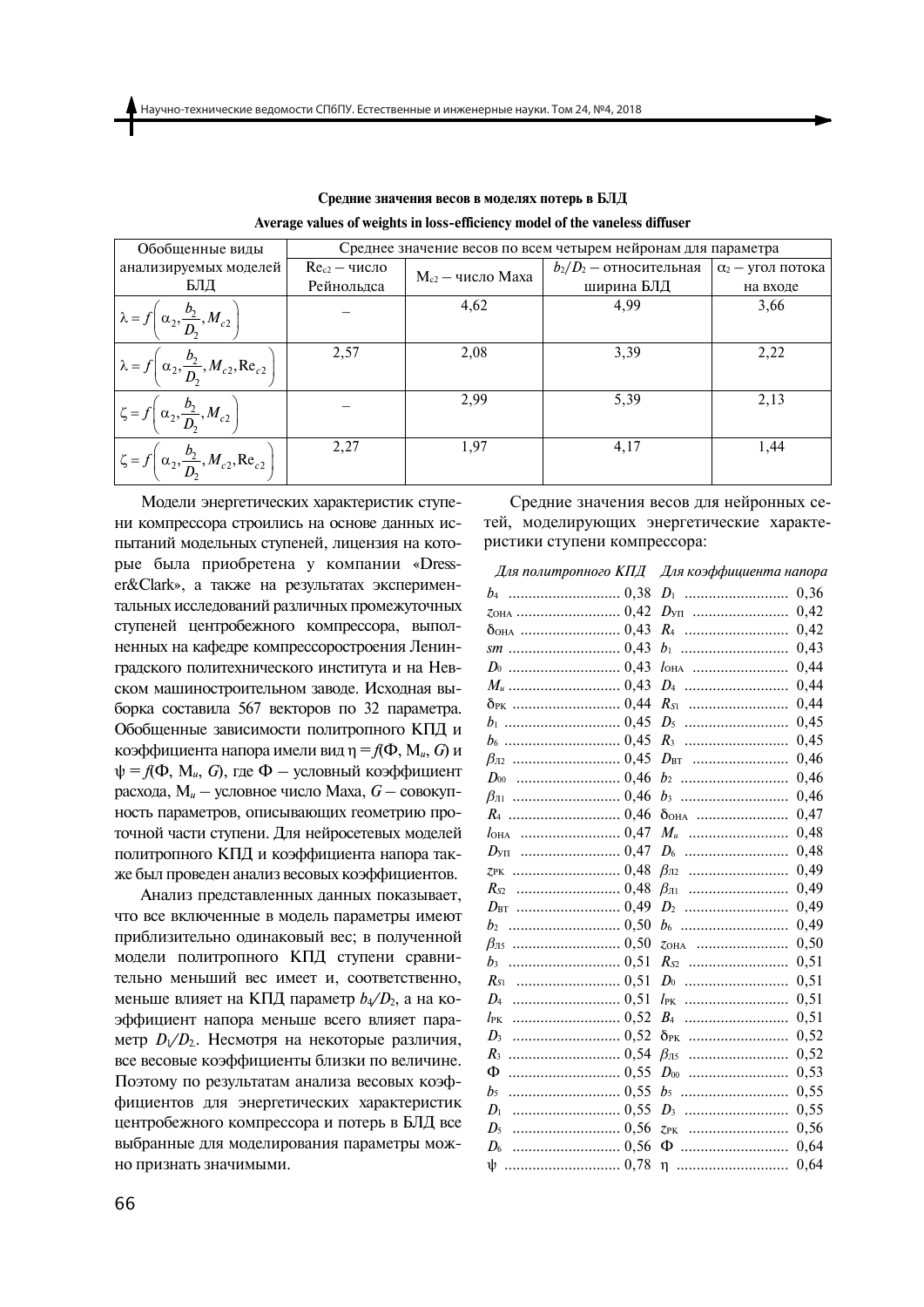

Рис. 1. Зависимости КПД от условного коэффициента расхода Ф для данных, содержащих выбросы, исправленных данных и смоделированных с помощью нейронных сетей

Fig. 1. Performances of politropic efficiency of the compressor stage  $\Phi$  for deviations data. corrected data and data simulated with neural network

Обучающая выборка исходных данных для нейросетевого моделирования энергетических характеристик и принятые при построении моделей обозначения параметров ступени подробно описаны в работах [10-12].

При предварительном визуальном изучении экспериментальных характеристик КПД ступеней центробежного компрессора был выявлен ряд значений, являющихся явными выбросами. Пример такой характеристики с выбросом одного значения приведен на рис. 1. На рисунке приняты следующие обозначения: КПД исходный это значения, которые были представлены в исходной выборке; КПД исправленный - это те значения, которые вошли в обучающую выборку для нейронной сети; КПД НС - значения, которые рассчитывает обученная нейронная сеть. КПД исходный и исправленный совпадают для всех значений, кроме  $\Phi = 0.0786$ .

Обучение сети на предварительно не обработанном наборе данных может давать искаженные результаты, так как при подаче на разные входы сети данных различной размерности значения большего порядка (например, десятки и тысячи) будут оказывать большее влияние на выход сети. После нормировки размерности всех входных данных значения сводятся к одному порядку. Это позволяет улучшить обучение сети.

Проверка влияния нормировки проведена путем сравнения созданной ранее нейронной сети, обученной на ненормированных данных, и новой нейросети, обученной уже на нормированных данных.

Некоторые значения параметров (число лопаток рабочего колеса и обратного направляющего аппарата, углы входа и выхода лопаток рабочего колеса, углы выхода лопаток обратного направляющего аппарата) по модулю находились в диапазоне от 0 до 100. Остальные параметры меняли свои значения в диапазоне от 0 до 1. После нормирования данных на все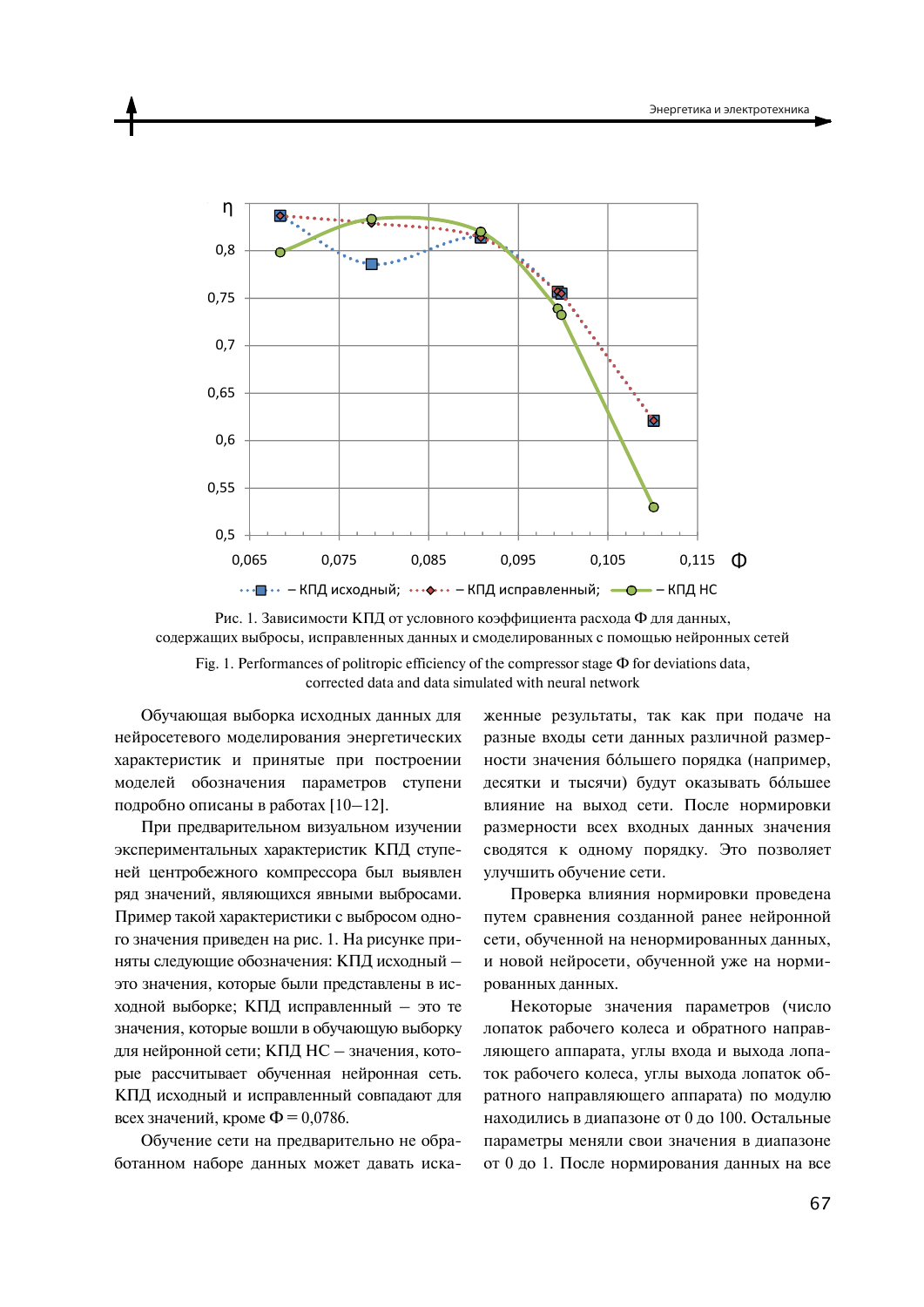вхолы и выхолы нейронной сети полаются значения от нуля до единицы.

Сравним результаты обучения нейронной сети для моделирования значения КПД на нормированной и ненормированной выборках. Обе модели представляли собой двухслойную нейронную сеть, реализующую зависимость вида  $f(\Phi, M_u, G)$ , где Ф — условный коэффициента расхода,  $M_u$  число Маха,  $G$  - совокупность параметров, описывающих геометрию проточной части.

Средняя ошибка ненормированной обучающей выборки для расчетных значений политропного КПД  $\eta = f(\Phi, M_u, G)$  составила 3,6 %. Если не учитывать крайние по расходу точки, то среднее отклонение расчетных значений КПД на оптимальных режимах составляет 2,15 %.

Для нормированных данных средняя ошибка для расчетных значений политропного КПД  $\eta = f(\Phi, M_u, G)$  составила 2,8 %. Если не учитывать точки с максимальными значениями расхода, то среднее отклонение расчетных значений КПД от экспериментальных составляет 1,2 %.

В качестве иллюстрации влияния нормирования параметров на рис. 2 приведены графики для двух различных ступеней центробежного компрессора.



 $a$  — для ступени 2004,  $D_2 = 0,352$  м;  $\delta$  — для ступени 3022,  $D_2 = 0,419$  м

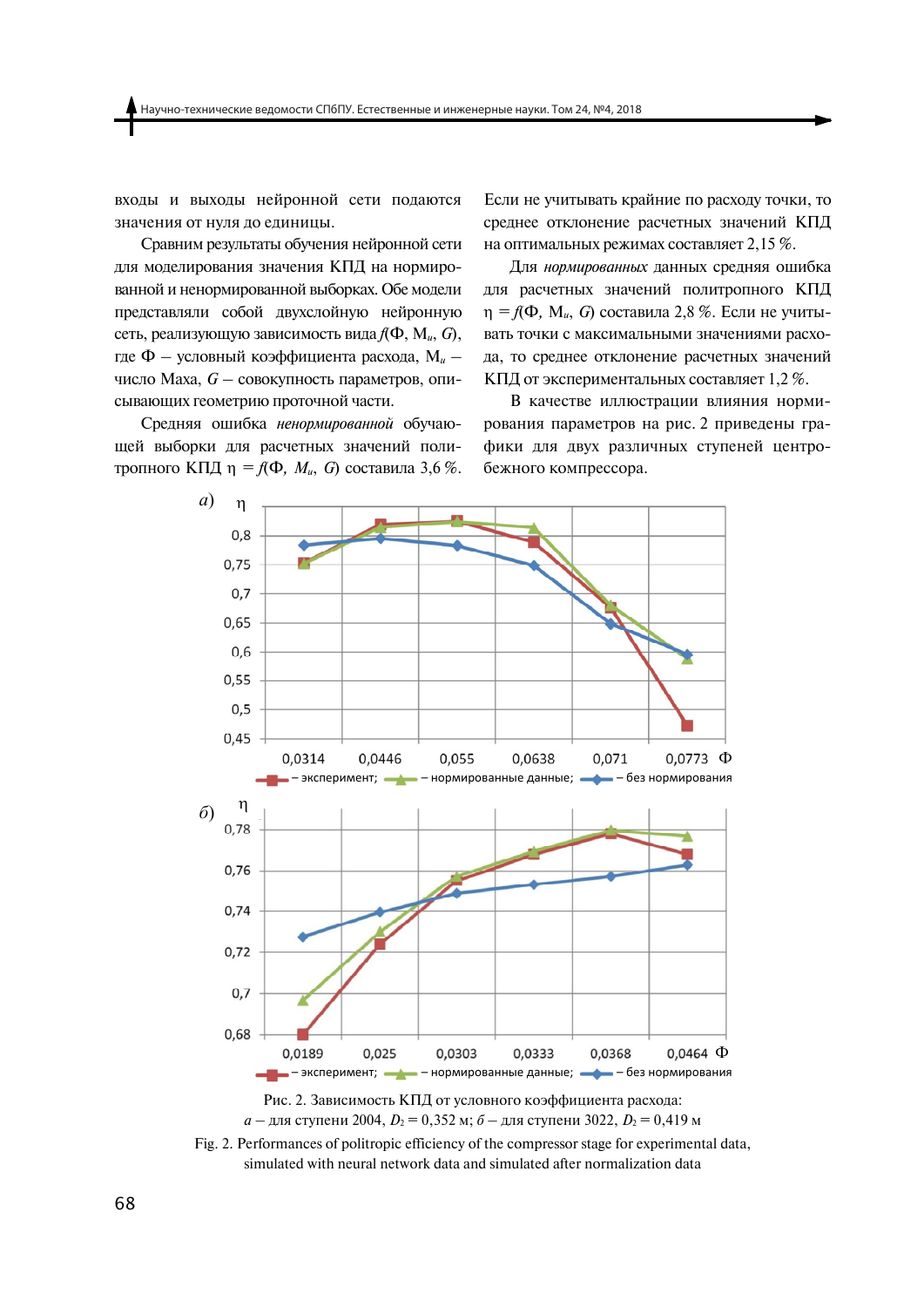Погрешности этих молелей имеют наибольшие значения в крайних точках области расходов. Как правило, эти зоны характеристик не используются при эксплуатации компрессорного оборудования. В рабочей зоне ступени компрессора модели на основе нейронных сетей аппроксимируют введенные данные с высокой точностью. Можно отметить, что при нормировании данных нейронная сеть точнее отслеживает форму зависимости и данные испытаний при минимальных расходах.

### Обсуждение результатов

Приведенные результаты моделирования энергетических характеристик центробежных компрессоров и потерь в БЛД наглядно показывают преимущества предварительной обработки обучающих данных. Это согласуется с результатами, которые получены зарубежными коллегами [22-24]. Предобработка выборки для обучения нейронной сети практически значима, так как позволяет существенно снизить погрешности моделирования по сравнению с нейронными сетями, созданными на неподготовленных исходных данных.

### Заключение

В статье обобщен накопленный опыт предварительной обработки экспериментальных данных для обучения нейронных сетей при построении математических моделей энергетических характеристик центробежных компрессоров и сформулированы рекомендации по повышению точности нейросетевого моделирования в форме единого алгоритма, состоящего из последовательности этапов обработки исходной выборки. Предложенный алгоритм апробирован при моделировании энергетических характеристик промежуточной ступени центробежного компрессора и её элементов. Полученные результаты моделирования и существенное уменьшение погрешностей нейросетевых моделей показывают важность и необходимость предварительной обработки обучающей выборки. Например, использование нормирования данных позволило снизить погрешность моделирования политропного КПД на 1,5 % по сравнению с моделью, обученной на ненормированных данных.

#### СПИСОК ЛИТЕРАТУРЫ

1. Селезнев К.П., Галеркин Ю.Б. Центробежные компрессоры. Л.: Машиностроение, 1982. 271 c.

2. Галеркин Ю.Б., Рекстин А.Ф., Солдатова К.В., Дроздов А.А. Верификация новых версий Метода универсального моделирования центробежных компрессоров по результатам экспериментов // Компрессорная техника и пневматика. 2015. № 4. С. 21-31.

3. Галеркин Ю.Б. Турбокомпрессоры. М.: Издво **KXT**. 2010.

4. Селезнев К.П., Подобуев Ю.С., Анисимов С.А. Теория и расчет турбокомпрессоров. Л.: Машиностроение. Ленингр. отд-ние, 1968. 408 с.: ил.

5. Лунев А.Т., Муртазин Р.Ф., Дроздов Ю.В., Хуснутдинов И.Ф. Исследование высокорасходных пространственных рабочих колес для современных центробежных компрессоров // Компрессорная техника и пневматика. 2017. № 6. С. 9-11.

6. Ахметзянов А.М., Лунёв А.Т., Пашинкин Д.В. Центробежные компрессорные установки на базе современных высокорасходных ступеней с повышенным втулочным отношением рабочих колес // Газотурбинные технологии. 2015. № 7 (134). С. 6-7.

7. Japikse D. Design system development for turbomachinery (turbopump) designs  $-1998$  and a decade beyond // JANNAF Conference. Cleveland, Ohio: July  $15 - 17.1998.$ 

8. http://www.pcaeng.co.uk/software [Электронный ресурс] / PCA EngineersLimited.

9. https://www.pcaeng.co.uk/apps [Электронный pecypc] / PCA EngineersLimited.

10. Никифоров А.Г., Попова Д.Ю., Солдатова К.В., Соловьева О.А. Использование нейросетевого моделирования для расчета энергетических характеристик центробежного компрессора // Компрессорная техника и пневматика. 2015. № 3. С. 18-21.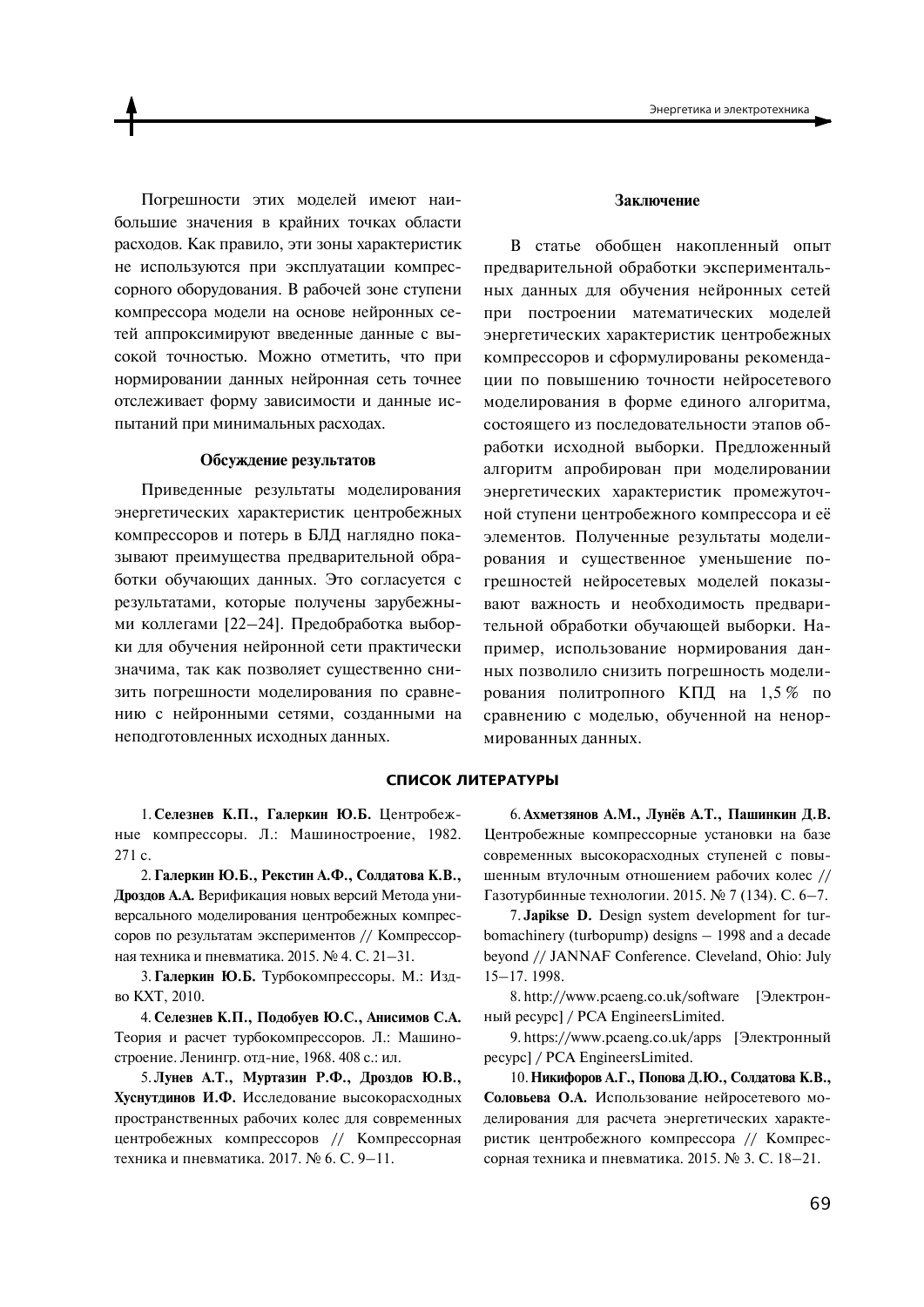11. Никифоров А.Г., Попова Л.Ю., Солдатова К.В., Соловьева О.А. Опыт обобщения результатов расчетного исследования безлопаточных диффузоров центробежных компрессорных ступеней с помощью нейронно-сетевой модели // Компрессорная техника и пневматика. 2015. № 4. С. 14-16.

12. Никифоров А.Г., Попова Д.Ю., Солдатова К.В. Нейросетевые модели политропного КПД и коэффициента напора промежуточной ступени центробежного компрессора // Компрессорная техника и пневматика. 2015. № 6. С. 30–33.

13. Ясницкий Л.Н. Интеллектуальные системы. М.: Лаборатория знаний, 2016. 221 с.

14. Казанцев П.А. Разработка и исследование маршрута проектирования нейросетевого приложения с аппаратной поддержкой: Дис. ... канд. техн. наук (05.13.01) / Казанцев Павел Александрович; МФТИ. М., 2008. 117 с.

15. Дагаева М.В., Сулейманов М.А., Катасёва Д.В., Катасёв А.С., Кирпичников А.П. Технология построения отказоустойчивых нейросетевых моделей распознавания рукописных символов в системах биометрической аутентификации // Вестник Тех-НОЛОГИЧЕСКОГО УНИВЕРСИТЕТА. 2018. Т. 21. № 2. C. 133-138.

16. Шкодырев В.П., Ягафаров К.И., Баштовенко В.А., **Ильина Е.Э.** Обзор методов обнаружения аномалий в потоках данных // Proc. of the Second Conference on Software Engineering and Information Management. Санкт-Петербург, Россия. 2017. Vol. 1864. 7 с.

17. Осовский С. Нейронные сети для обработки информации/ Пер. с польского И.Д. Рудинского. М.: Финансы и статистика, 2002. 344 с.: ил.

18. Круглов В.В., Дли М.И., Голунов Р.Ю. Нечеткая логика и искусственные нейронные сети. М.: Изд-во Физико-математической литературы, 2001. 224 с.

19. Борисов В.В., Круглов В.В., Федулов А.С. Нечеткие модели и сети. 2-е изд., стереотип. М.: Горячая линия – Телеком, 2016. 284 с.: ил.

 $20.$  Медведев В.С., Потемкин В.Г. Нейронные сети. MATLAB 6 / Под общ. ред. В.Г. Потемкина. М.: ДИАЛОГ-МИФИ, 2002. 496 с. (Пакеты прикладных программ; Кн. 4).

21.**ǃоDzǪdzоǤ В.В., ǖǧǦǵǭоǤ А.Ǔ., ljǧDzǯоǤ ǎ.ǎ.** Основы гибридизации нечетких моделей. М.: Горячая линия - Телеком, 2017. 100 с.: ил.

22.**Jayalakshmi T., Santhakumaran Dr.A.** Statistical Normalization and Back Propagation for Classification // International Journal of Computer Theory and Engineering. 2011. Vol. 3. No 1. P. 89–93.

23.**Ogasawara E.S., Martinez L.C., de Oliveira D., Zimbrão G., Pappa G.L., Mattoso M.** Adaptive Normalization: A Novel Data Normalization Approach for Non-Stationary Time Series // The 2010 International Joint Conference on Neural Networks (IJCNN). July 2010. DOI: 10.1109/IJCNN.2010.5596746

24. **Nayak S.C., Misra B.B., Behera H.S.** Impact of Data Normalization on Stock Index Forecasting // International Journal of Computer Information Systems and Industrial Management Applications. 2014. Vol. 6. P. 257–269.

#### **СВЕДЕНИЯ ОБ АВТОРАХ**

НИКИФОРОВ Александр Георгиевич – доктор технических наук заведующий кафедрой *СȌȎȋȅȍȑȊȎȉ ȑȅȋȜȑȊȎȕȎȇȟȉȑȒвȅȍȍȎȉ аȊаȄȅȌȈȈ* E-mail: nikiforof@mail.ru **АВРАМЕНКО Ларья Юрьевна** – аспирант Смоленского филиала ФГБОУ ВО НИУ «МЭИ» E-mail: Leyzi-small@yandex.ru

 $\mu$ ата поступления статьи в редакцию: 25.09.2018

#### **REFERENCES**

[1] **Seleznev K.P., Galerkin Yu.B.** Tsentrobezhnyye kompressory. L.: Mashinostroyeniye, 1982. 271 s.: il. (rus.)

[2] **Galerkin Yu.B., Rekstin A.F., Soldatova K.V., Drozdov, A.A.** Verifikatsiya novykh versiy Metoda universalnogo modelirovaniya tsentrobezhnykh kompressorov po rezultatam eksperimentov. *Kompressornaya tekhnika i pnevmatika*. 2015. № 4. S. 21–31. (rus.)

[3] **Galerkin, Yu.B.** Turbokompressory. M.: Izd-vo KKhT, 2010. (rus.)

[4] **Seleznev K.P., Podobuyev Yu.S., Anisimov S.A.**  Teoriya i raschet turbokompressorov. L.: Mashinostroyeniye. Leningr. otd-niye, 1968. 408 s.: il. (rus.)

[5] **Lunev A.T., Murtazin R.F., Drozdov Yu.V., Khusnutdinov I.F.** Issledovaniye vysokoraskhodnykh